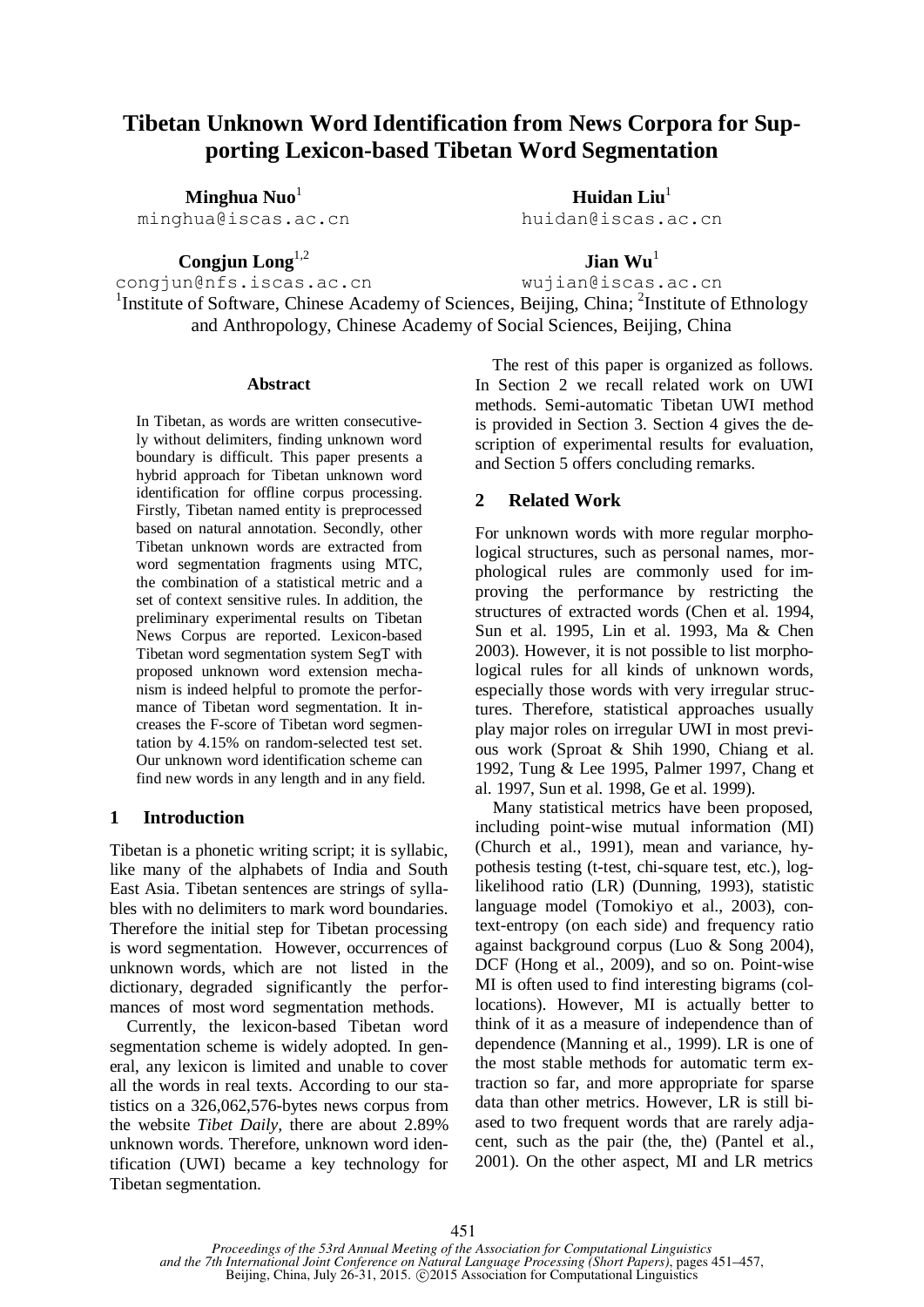are difficult to extend to extract multi-word terms.

There are also many hybrid methods combined statistical metrics with linguistic knowledge and machine Learning algorithms, such as Part-of-Speech filters (Smadja, 1994; Asanee, 1997), roles tagging based (Zhang et al., 2002), syntactic discriminators (Chen & Ma 2002), max-margin Markov networks (Qiao and Sun, 2010; Li and Chang, 2010), Unsupervised Learning Strategy (Sun et al., 2004), Latent Discriminative Model(Sun et al., 2011), boostingbased ensemble learning (TeCho et al., 2012). But POS filters, roles tagging, machine learning algorithms does not work for Tibetan UWI. So far, there is no Tibetan POS tagger and Tibetan parser. We have built large scale Tibetan text resources recently, and we are tagging Part-Of-Speech and labeling role right now, these corpora can form training set in the near future.

Previous research and work in Tibetan word segmentation have made great progresses. However, cases with unknown words are not satisfactory. In recent years, researchers mainly use maximum-matching method accompanying with some grammar rules (Chen et al. 2003a, Chen et al. 2003b, Cai 2009a, Cai 2009b, Qi 2006, Dolha 2007, Zha 2007, Tashi 2009) to segment Tibetan text. Liu et al. (2012) designed and implemented a Tibetan word segmentation system named "SegT" which is lexicon-based practical system with a constant lexicon. However, it has the difficulty of identifying unknown words in newspaper articles and web documents which are highly changeable texts with time.

The research on Tibetan UWI is, however, still at its initial stage. There is no public report of performance of Tibetan new word or unknown word identification. This paper introduces Tibetan UWI work which is in progress.

# **3 Tibetan Unknown Word Identification from News Corpus**

Generally, Tibetan location name and organization names are formed from a shorter word or proper noun adding a morpheme, river( $\frac{25}{3}$ ), lake( $\delta(\mathbf{A}^{\mathbf{r}})$ , beach( $\mathbf{I}^{[\mathbf{r}]}$ ), gorge( $\mathbf{A}^{[\mathbf{r}]}$ ), ministry( $\mathbf{I}^{[\mathbf{r}]}$ ), bureau( $\mathcal{F}_3$ ), association( $\mathbb{R}^5$ ), company( $\mathbb{R}^5$ ), province( $\frac{\partial \hat{\mathbf{g}}}{\partial \hat{\mathbf{s}}}$ , city( $\frac{\partial \hat{\mathbf{g}}}{\partial \hat{\mathbf{s}}}$ ), county( $\tilde{\mathbf{f}}$ ) etc.; some are also followed by modifiers, such as postposition, size, color, shape. We also observe that often, these morphemes are segmented separately during the first-time segmentation process. "Natural annotation" in our news articles also indicates the occurrence of unknown words. This section simply introduces Tibetan script first and then aims to detail the two key procedures in Tibetan UWI from Tibetan web resources, that is, detect unknown words based on natural annotation and based on context sensitive rules.

### **3.1 Characteristics of Tibetan Script**

The Tibetan alphabet is syllabic; a syllable contains one or up to seven character(s). Syllables are separated by a marker known as intersyllabic marks (tsheg), which is simply a superscripted dot. Linguistic words are made up of one or more syllables and are also separated by the same symbol, "tsheg". Consonant clusters are written with special conjunct letters. Tibetan texts consists of a string of syllables without any blanks to mark word boundaries except for punctuation'', called shad, at the end of each sentence, and " called tsheg, within syllables. Figure 1 shows the structure of a Tibetan word which is made up of two syllables and means "show" or "exhibition".



Tibetan sentence consists of one or more words, phrases or multi-word units. Another marker known as "shad" indicates the sentence boundary, which looks like a vertical pipe. Figure 2 shows a Tibetan sentence. It is segmented in line 2 and word by word translation is given in line 3.

| व्या असे छुवा सेंग्वर्दैविजयस्य में स्टेड क्यों बिया यात्रिया असेन्या |  |  |  |  |                                                                                                                                                                                                                                                                                                                                  |  |  |  |  |
|-----------------------------------------------------------------------|--|--|--|--|----------------------------------------------------------------------------------------------------------------------------------------------------------------------------------------------------------------------------------------------------------------------------------------------------------------------------------|--|--|--|--|
| <b>A'W'</b>                                                           |  |  |  |  | $\left  \mathbf{g} - \mathbf{g} \right $ $\left  \mathbf{g} \right $ $\left  \mathbf{g} \right $ $\left  \mathbf{g} \right $ $\left  \mathbf{g} \right $ $\left  \mathbf{g} \right $ $\left  \mathbf{g} \right $ $\left  \mathbf{g} \right $ $\left  \mathbf{g} \right $ $\left  \mathbf{g} \right $ $\left  \mathbf{g} \right $ |  |  |  |  |
|                                                                       |  |  |  |  | Yesterday man rich this house expensive an bought did.                                                                                                                                                                                                                                                                           |  |  |  |  |
| Yesterday this rich man bought an expensive house.                    |  |  |  |  |                                                                                                                                                                                                                                                                                                                                  |  |  |  |  |

Figure 2. A Tibetan sentence and its translation

# **3.2 Natural Annotation based Identification**

Tibetan unknown word covers both named entity and emerging new words in Tibetan web corpus. Special attention is paid to those noticeable named entities in order to suggest strong word candidates. "naturally annotated" means different type of annotations on varieties of Web resources which are "unconsciously handcrafted" by Web users for their own purposes, but can be used by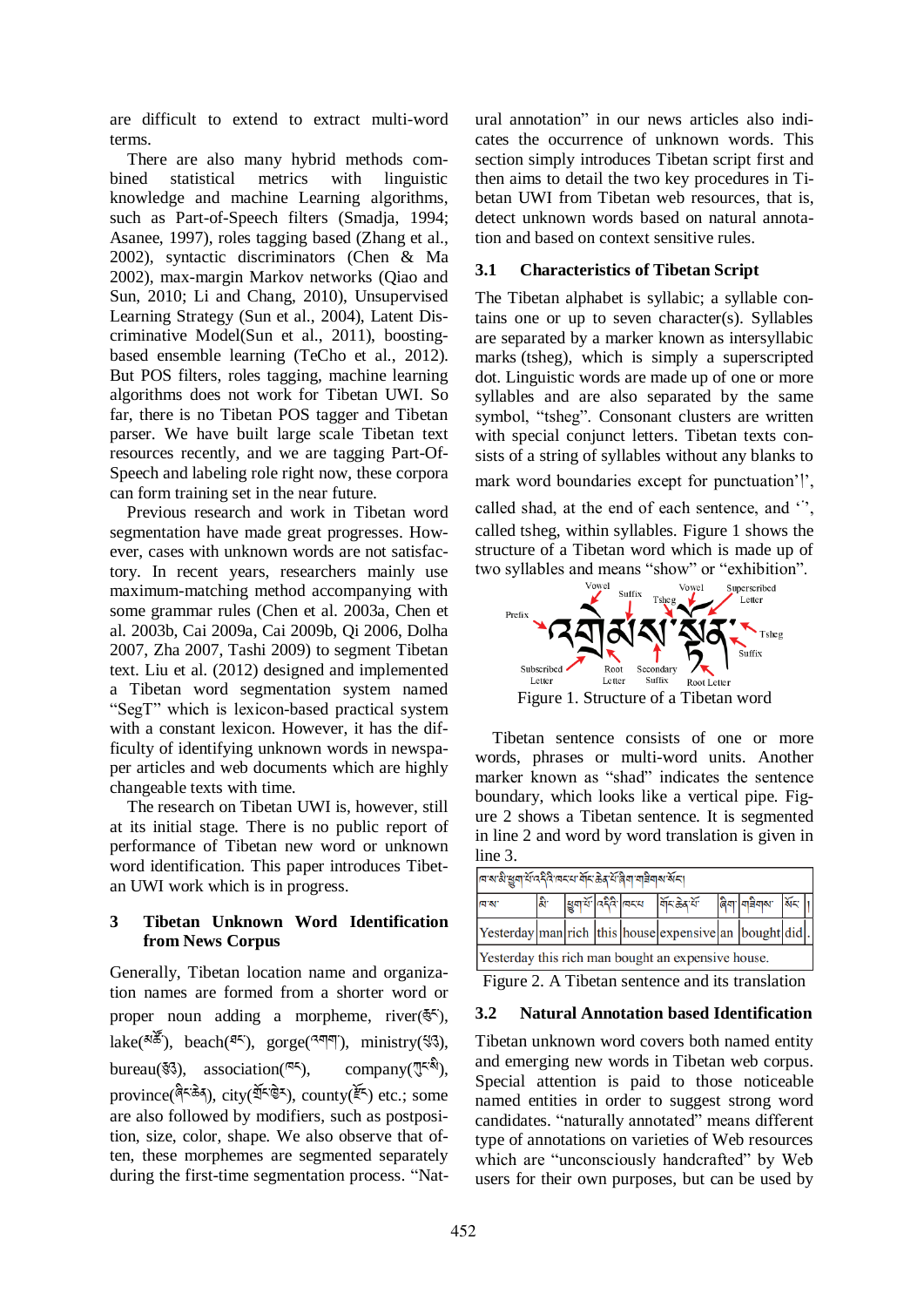computational linguists in a conscious and systematic way for various tasks of natural language processing, for examples, punctuation marks in Tibetan can benefit word boundaries identification, social tags in social media can benefit keyword extraction, "categories" given in News Corpus can benefit text categorization.

"Space", "punctuation" and "Tibetan auxiliary words" always appear next to a word. Hyperlink in web text is a useful explicit natural annotation too. In addition, <head> tag of html pages including meta data as keywords, author, source, description; these are also quite useful natural annotation for UWI. Meanwhile, in our Tibetan News Corpus, English and Chinese in brackets give the hints for their corresponding Tibetan translation words. Sentences including this kind of annotation are as follow.

- ༢༠༠༠འཇའ་ ད་ ་མ །(janet gyatso) ག་པ།
- $\bullet$  व्ह्य अप्रै (germany) अथानवा गुरु अब के  $\sigma$  (m ünchen ) येनि छिन् ষ্ট<br>(schloss hohenkammer)མ স্বর্স্কুনদ্রইনমা
- $\bullet$  ईे गेंगर स्पर्ये रखे र दे से ते से ते द गोय दर (Ernst Steinkellner) খ্রীমার্জান্ত্রমীদ্রী <sup>ই: অ</sup>(Austria) ক্রুমানন খ্রী শ্লী ম  $\widetilde{\tilde{\xi}}(\text{Graz})^{\widetilde{\mathfrak{A}} \times \widetilde{\mathfrak{G}}}$ देशके $\widetilde{\mathfrak{A}}^{\widetilde{\mathfrak{A}}}(\text{Schloss} \quad \text{Segau})$ अर्थ श्लेम कुम མཛད།
- $\bullet$  ईेलॅंग्टर स्टॅं इंड्रॅं कार्या अप्रै से संस्कृति (Elliot Sperling) गेड़ा अर्थ देखें में दक्ष रह सुरक्ष दर्द (Bloomington) के अर्थ देख ব/<sup>বি: রা</sup>র্মীম(Indiana University) দূর্ঘর্ষণ
- শন্ত্রমাজীয় ( 帕 米 尔 ) অর্ধ্রন্থান বর্ষ ক্রমাণ্টি ক্রীয় ক্রীয় ক্রীয় ক্রীয় ক্রীয় ক্রীয় ক্রীয় ক্রীয় ক্রীয় ক (祁连山脉) བར་འསྲེད রੈག་དུ་རུ་ <mark>ད</mark>་ ལྲུག་ ལོད་ལ།

These brackets in news texts point out the right boundary of lots of location name and organization names. We confirm left boundaries relying on preestablished transliteration table. Thus following named entities such as  $\frac{2}{3}$ <sup> $\frac{1}{3}$ </sup>§<sup>(Graz)</sup>,  $\frac{2}{3}$ མིང་ཊོན(Bloomington), ཨིན་ཌི་ཡ་ནའི་མཐོ་སློབ (Indiana University), यहोड़ अर्थ (帕米尔) can be extracted from examples given above.

### **3.3 Contextual Rule based Identification**

We will use a hybrid method MTC, that is, combination of statistical metric and context sensitive rules, to recognize the boundary of an unknown word. It is applied to segmented texts.

Beforehand, we analyse the lexicon-based presegmentation of a sentence. Unknown words in the text would be incorrectly segmented into pieces of single syllable or shorter words through pre- segmentation.

Figure 3 illustrates two possible presegmented results of syllable string, that is, explicit unknown words in above expression or hidden unknown word in below expression.



Figure 3. Categories of Tibetan unknown words

In Figure 3, *UNK*, *w* and *s* denotes unknown word, word and syllable respectively. Only explicit unknown words are discussed in this paper.

Assume *S* is a sentence; and the right side of following equation represents its pre-segmented result.

result.  
\n
$$
S = w_1 w_2 s_1 s_2 s_3 w_3 s_4 s_5 s_6 w_4
$$

 $S = w_1 w_2 s_1 s_2 s_3 w_3 s_4 s_5 s_6 w_4$ <br>where  $w_1, w_2, w_3, w_4 \in$  Lexibase where  $w_1, w_2, w_3, w_4 \in$  Lexibase<br> $s_1 s_2 s_3, s_4 s_5 s_6 \notin$  Lexibase  $\in$  Lexibase

We name consecutive monosyllables (i.e.  $s<sub>1</sub>s<sub>2</sub>s<sub>3</sub>$ ) after the first-time word segmentation as segmentation fragments. Table 1 gives examples of Tibetan word segmentation fragments.

| segmentation                                 | Correct                    | <b>Translation</b>     |
|----------------------------------------------|----------------------------|------------------------|
| fragments                                    | segmentation               | of terms               |
| हिंदी ४जी मु. मधुरी<br>షి/                   | দ্ভুব্ত হয় শ্ৰীন্দ্ৰবিক্ষ | Turrell wylie          |
| $\widetilde{\pi}$ / गी'/ $\widetilde{\pi}$ / | र्ते गो यें                | Tokyo                  |
| া । এখ <b>া দু</b><br>থমূ্\ খ্যু্µ           | শিশুৰা হ্ৰী অ'ৰাষ্ট্ৰী বি  | Columbia<br>university |

Table 1: Example of segmentation fragments.

Column II in Table 1 is the correct segmentation of these unknown words. After maximummatching word segmentation, it is segmented to the content in column I. Almost all these unknown words in our corpus are segmented into monosyllables because these words are not included in our Tibetan word segmentation lexicon.

At detection stages, the contextual rules were applied to detect fragments of unknown words, i.e. monosyllabic morphemes. Since it is hard to derive a set of morphological rules, which exactly cover all types of unknown words, statistical rules are designed without differentiate their extracted word types.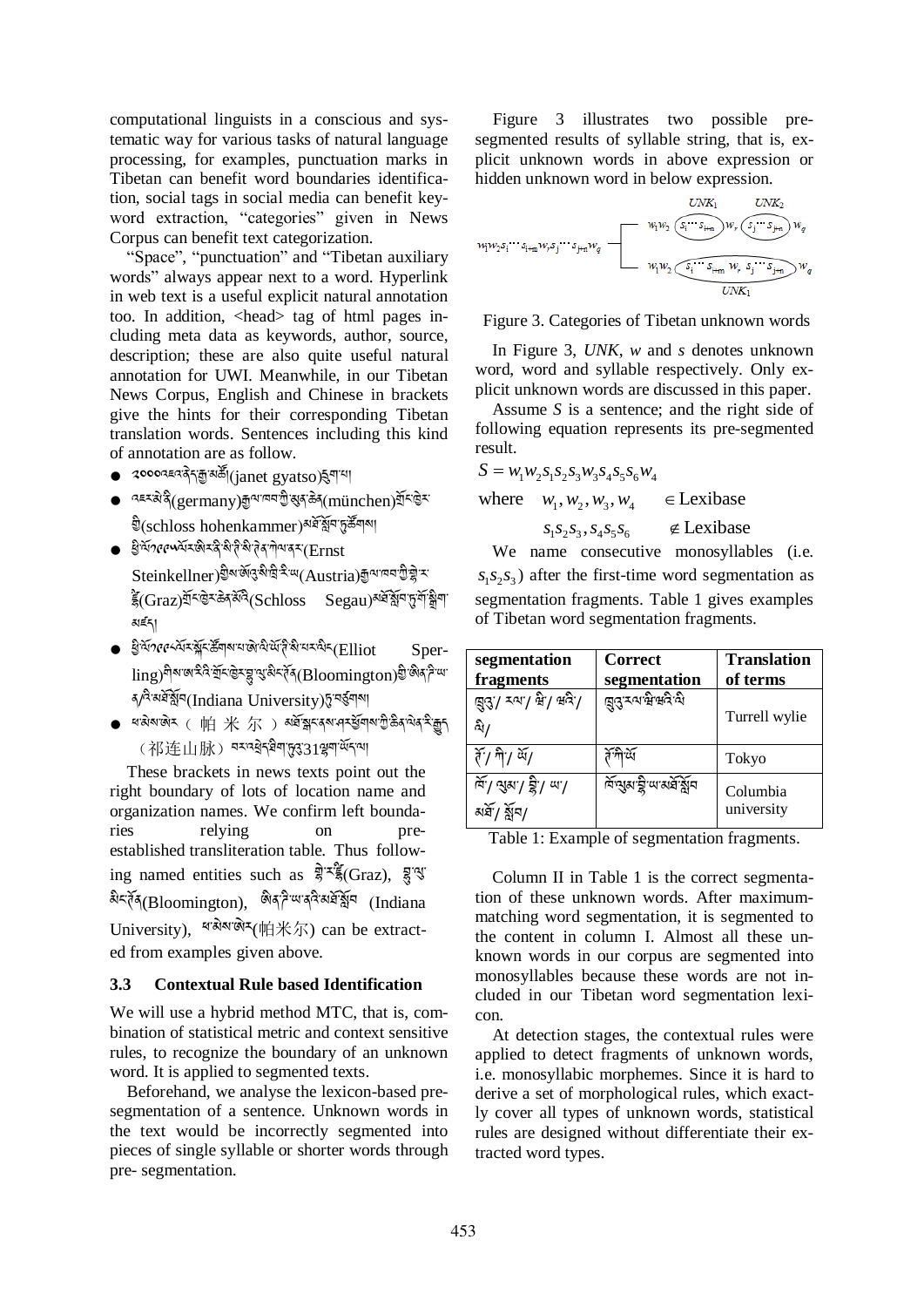A corpus-based learning method is proposed to derive a set of rules for monosyllabic words and monosyllabic morphemes. The idea is that if two consecutive morphemes are highly associated then combines them to form a new word.

For each bi-seed-gram, the mutual information MI and t-score are calculated. These scores reflect the co-occurrence affinity between the two tokens of the bi-gram. These two scores are calculated by the following formulas:

$$
MI^{2} = \log_{2} \frac{a^{2}}{(a+b)(a+c)}
$$
 (1)

$$
t = \frac{P_r(w_a, w_b) - P_r(w_a) \times P_r(w_b)}{\sqrt{\frac{1}{N} P_r(w_a, w_b)}}
$$
  
=  $\sqrt{a} - \frac{(a+b)(a+c)}{\sqrt{a(a+b+c+d)}}$  (2)

where, *a*, *b*, *c* and *d* are elements of a contingency table. For example, given a bi-gram containing tokens *x* and *y*,

 $a =$  number of bi-grams in which both x and y occur;

 $b =$  number of bi-grams in which only *x* occurs;

*c* = number of bi-grams in which only *y* occurs;

 $d =$  number of bi-grams in which neither *x* nor *y* occurs.

Another measure for Tibetan UWI is seed extension confidence. Denote Tibetan word (or syllable) grouping of n-grams as  $S_T(n)$ , where *n* indicates the length of current word; Extend it to an adjacent Tibetan syllable and get  $S_T(n+1)$ , so

the seed extension confidence 
$$
C_n
$$
 defined as:  
\n
$$
C_n = \lambda_1 |MI_{mean}(n) - MI_{mean}(n+1)| + \lambda_2 |T_{mean}(n) - T_{mean}(n+1)|
$$
\n(3)

in which *MImean* and *Tmean* indicates the mean of *MI* and t-value in the scope of extended Tibetan word respectively.

To characterize Tibetan unknown words and their boundaries the extension step will be held. For each extension-ready Tibetan seed word, note the extension confidence  $C_n$ ; if  $C_n$  is greater than the threshold, current Tibetan word is accepted, and extension continues; when  $C_n$  is less than the threshold extension stops. Boundary for Tibetan unknown word is obtained at the end of extension. Figure 4 shows the detail of extension process. High frequency bi-seed-gram can be extended to an unknown word (which is in brackets in Figure 4) using  $C_n$ .



Figure 4. Concept of bi-seed-gram extension

#### **4 Evaluation**

In this section, we first evaluate performance of Tibetan unknown word identification; then present the performance of Tibetan word segmentation system SegT with unknown word discovery to show the positive effect of UWI.

#### **4.1 Experimental Data**

We have built the largest Tibetan text resources over the internet via an automatic crawler. They are from three web sites, that are, *Tibet Daily*, *People's Daily* and *Qinghai Daily*. This News Corpus includes different fields such as politics, science, technology, education, language and culture, religion, tourism, environment and Tibetan medicine. Presently, other types of text, especially informal discussion on social network like Twitter and Wikipedia in Tibetan is in small size. Thus, we will utilize above Tibetan News Corpus to extract likely new words in this paper. Our evaluation data contains 12,027 words from 737 randomly selected sentences which have word checking results (the proportion of unknown word is more than 1%).

#### **4.2 Performance of Tibetan UWI**

We will use the precision, recall, f-score of unknown word (*Punk*, *Runk*, *Funk*) to evaluate the performance of Tibetan UWI. In our 3-fold cross validation, 70% of evaluation data is selected as training set, and the remainder is test set. Table 1 shows the Tibetan unknown word identification results on our evaluation dataset.

| Method | $P_{unk}$ | $R_{unk}$ | $F_{unk}$ |
|--------|-----------|-----------|-----------|
| MТ     | 0.8205    | 0.7091    | 0.7607    |
| MTC    | 0.8323    | 0.7606    | 0.7948    |

Table 1. 3-fold cross validation Results of Tibetan unknown word identification.

In Table 1, MT denotes statistical metric, and MTC denotes the combination of MT and context sensitive rules; the given result is the average of 3-fold cross validation. As shown in Table 1, combination of contextual rules with statistical measure can promote the performance of Tibetan UWI; the f-score reaches 79.48%.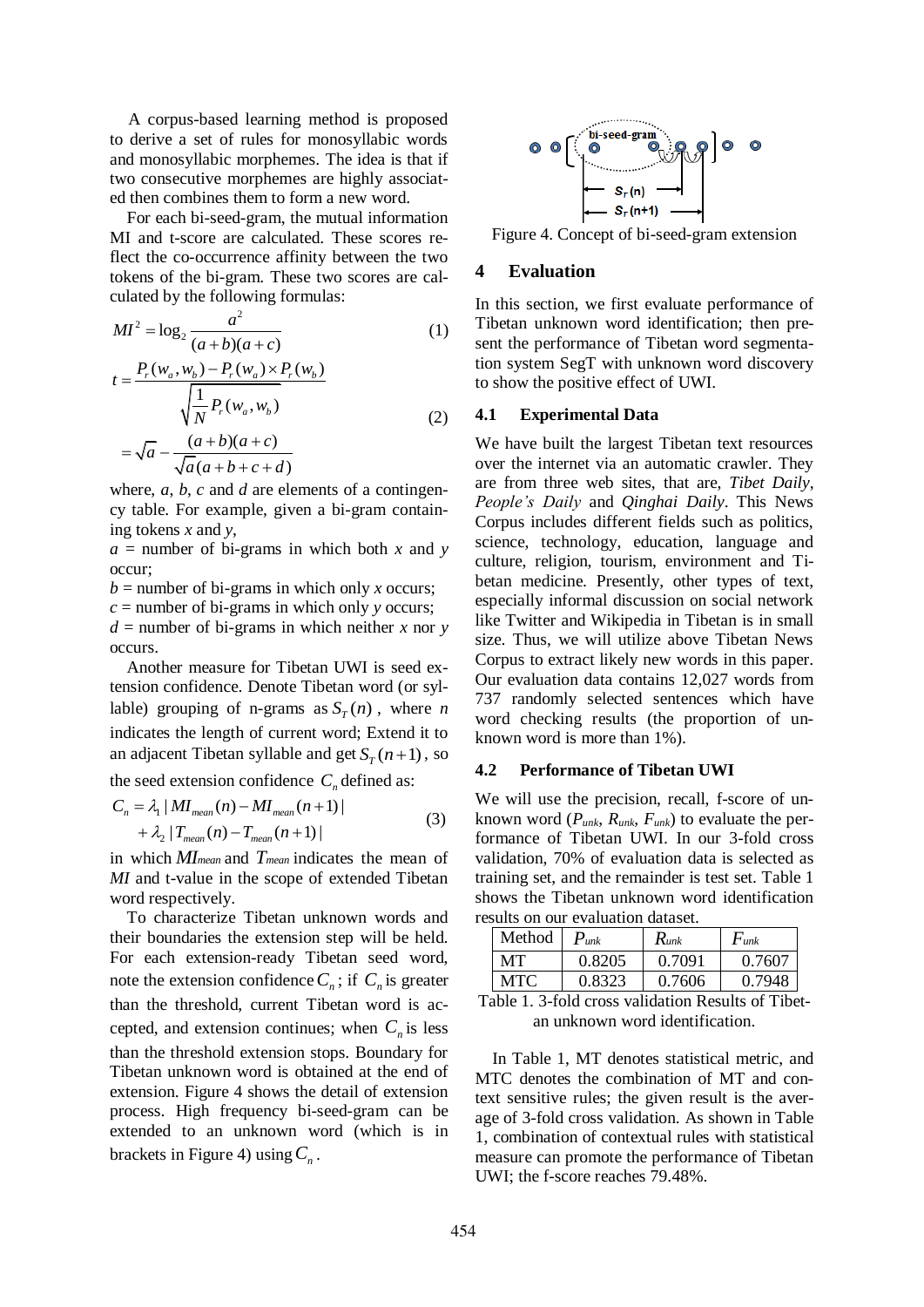After analyzing the results, we find that wrongly identified words can be divided into two classes, i.e., Tibetan person name and transliterated names. We will add deictic words into context sensitive rule and supplement transliteration table to promote identification accuracy of these kinds of unknown words.

#### **4.3 Evaluation for Tibetan Word Segmentation with the Extended Lexicon**

In order to validate the effect of our unknown word identification on Tibetan word segmentation, we conduct following experiments.

In a typical word segmentation system, once a text is segmented using the available lexicon or heuristic rules, the segmentation process is finished. We observe that unknown words make up 0.5% to 4% of all the words in our Tibetan news articles. Therefore, UWI is an important issue for a word segmentation algorithm. We add a semiautomatic unknown word identification component to the back-end of the whole segmentation process.

We will evaluate the precision  $(P_{seg})$ , recall  $(R_{seg})$ , f-score  $(F_{seg})$  of Tibetan word segmentation in this subsection.

 $P_{seg} = N_{seg1} / N_{seg2}$  $R_{seg} = N_{seg1} / N_{seg3}$  $F_{seg} = 2P_{seg}R_{seg} / (P_{seg} + R_{seg})$ 

where *Nseg*<sup>1</sup> denotes the number of correctly segmented Tibetan words; *Nseg* <sup>2</sup> denotes total number of segmented Tibetan words; *Nseg*<sup>3</sup> denotes the total number of Tibetan words in the testing texts.

The segmentation of original web texts uses a basic Segmentor (SegT (Liu et al, 2012)) and a general lexicon (with 220,000 Tibetan entries). Unknown words (out of our lexicon) are segmented into pieces in this step. The following process is to detect possible unknown words from word segmentation fragment which are very likely to be words. We will compare lexicon-based Tibetan segmenter with and without unknown word identification component on our evaluation data. Presently, there is no Tibetan word segmentation specification and standard; in addition, there is no large and publicly available Tibetan training corpus. Thus make comparison with other research papers is difficult. We choose the best Tibetan word segmentation system Liu's SegT (Liu et al. 2012) as baseline.

Table 2 illustrates the results of Tibetan segmentation by SegT with general lexicon and SegT with lexicon extension on evaluation.

SegT+MTC, denotes Tibetan word segmenter SegT with lexicon extension; the proposed method in section 3 has been applied to semiautomatically extend the lexicon of Tibetan word segmentation system SegT.

|                                                | $P_{\text{see}}$                         | $\mathcal{R}_{\text{see}}$ | F <sub>see</sub> |  |  |
|------------------------------------------------|------------------------------------------|----------------------------|------------------|--|--|
| SegT                                           |                                          | $0.7769$   0.8638   0.8181 |                  |  |  |
| $Segr + MTC$                                   | $\vert 0.8197 \vert 0.8872 \vert 0.8521$ |                            |                  |  |  |
| Table 2: Effects of Tibetan word segmentation. |                                          |                            |                  |  |  |

Experimental results show that the maximum word segmentation performance is got using general lexicon extended by MTC. As we see from Table 2, the precision, recall and f-score are increased by 5.49%, 2.71%, 4.15% respectively compared with SegT. The score of SegT+MTC is increased significantly because of the higher proportion of unknown words. The experimental results demonstrate that the Tibetan word segmentation system SegT with proposed unknown word extension mechanism is indeed helpful to promote the accuracy and recall rates of Tibetan word segmentation.

### **5 Conclusion**

In this paper, we present a hybrid method for Tibetan unknown word identification. Its f-score reaches around 80%. Compared with English or Chinese unknown word recognition work, the proposed methods doesn't achieve satisfactory results, however, preliminary experimental results demonstrate that SegT with proposed unknown word extension mechanism is indeed helpful to promote Tibetan word segmentation performance. In the future, the evaluation of proposed method needs to be extended to large-scale test corpus and detailed context sensitive rules are used to identify Tibetan unknown words.

# **Acknowledgements**

We thank the reviewers for their critical and constructive comments and suggestions that helped us improve the quality of the paper. The research is partially supported by National Science Foundation (No.61303165, No.61202219, and No.61202220), Major Science and Technology Projects in Press and Publishing (No.0610- 1041BJNF2328/23), and Informationization Project of the Chinese Academy of Sciences (No.XXH12504-1-10).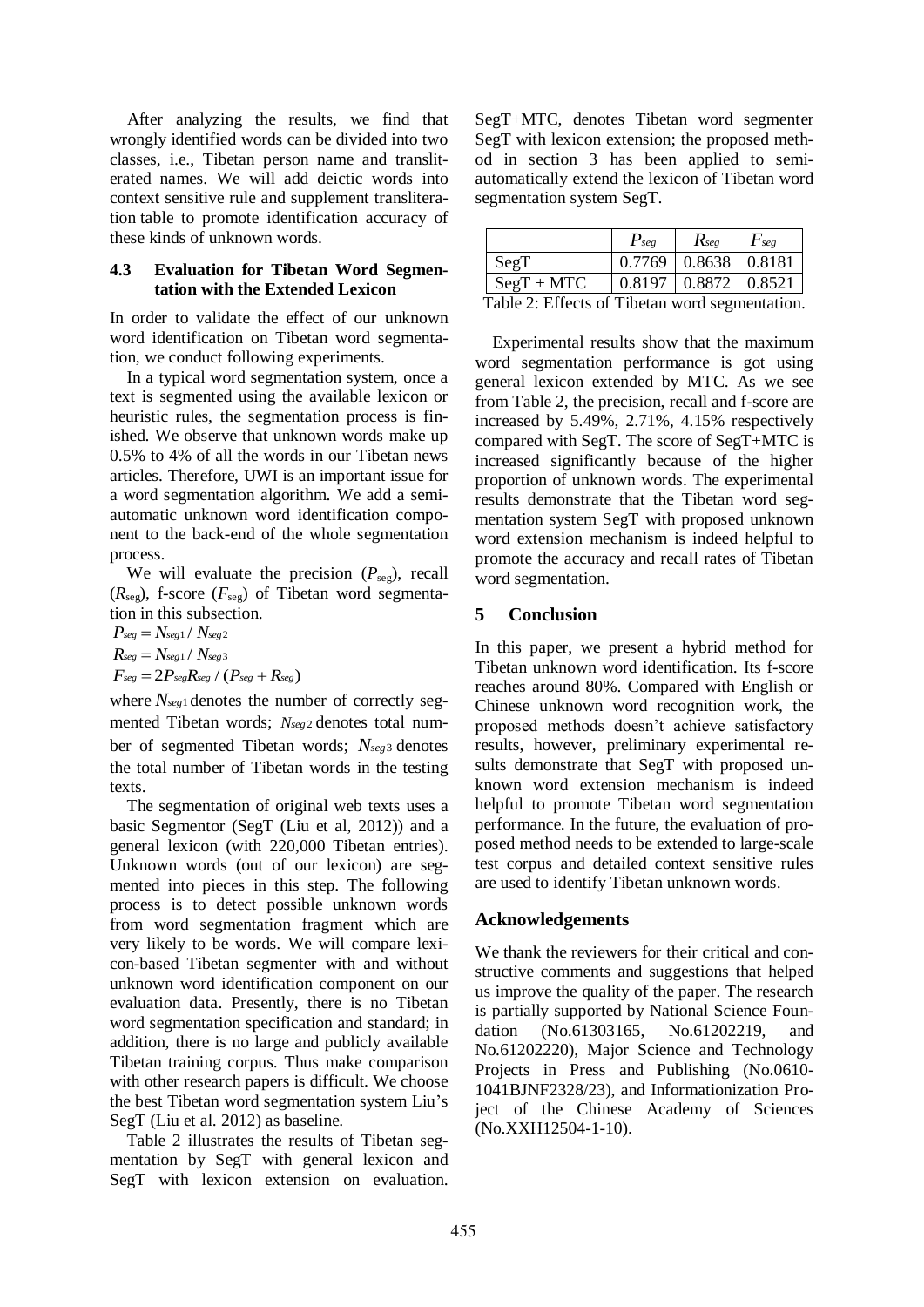#### **Reference**

- Kawtrakul Asanee, Thumkanon Chalatip, Poovorawan Yuen, Varasrai Patcharee, Suktarachan Mukda. 1997. Automatic Thai Unknown Word Recognition.
- Rang-jia Cai. 2009. Research on the Word Categories and Its Annotation Scheme for Tibetan Corpus, *Journal of Chinese Information Processing*, 23(04):107-112.
- Zhi-jie Cai. 2009a. Identification of Abbreviated Word in Tibetan Word Segmentation. *Journal of Chinese Information Processing*, 23(01):35-37.
- Zhi-jie Cai. 2009b. The Design of Banzhida Tibetan word segmentation system. In: proceedings of *the 12th Symposium on Chinese Minority Information Processing*.
- Jing-Shin Chang and Keh-Yih Su. 1997a. An Unsupervised Iterative Method for Chinese New Lexicon Extraction. *International Journal of Computational Linguistics & Chinese Language Processing*.
- Hsin-Hsi Chen and Jen-Chang Lee. 1994. The Identification of Organization Names in Chinese Texts. *Communication of Chinese and Oriental Languages Information Processing Society*, 4(2), Singapore, 1994, pp131-142 (in Chinese).
- Keh-Jiann Chen and Wei-Yun Ma, 2002. Unknown Word Extraction for Chinese Documents. In: Proceedings of *COLING 2002*, pp 169-175.
- Yu-Zhong Chen, Bao-Li Li and Shi-Wen Yu. 2003a. The Design and Implementation of a Tibetan Word Segmentation System, *Journal of Chinese Information Processing*, 17(3): 15-20.
- Yu-Zhong Chen, Bao-Li Li, Shi-Wen Yu and Lancuoji. 2003b. An Automatic Tibetan Segmentation Scheme Based on Case Auxiliary Words and Continuous Features, *Journal of Applied Linguistics*, (01): 75-82.
- Tung-Hui Chiang, Jing-Shin Chang, Ming-Yu Lin and Keh-Yih Su. 1992. Statistical Models for Word Segmentation and Unknown Word Resolution. In: Proceedings of *ROCLING V*, pp 121-146.
- Lee-Feng Chien. 1999. PAT-tree-based adaptive keyphrase extraction for intelligent Chinese information retrieval. *Information processing and management* 35:501-521.
- Kenneth Church, William Gale, Patrick Hanks and Donald Hindle. 1991. Using Statistics in Lexical Analysis. In: *Zernik ed. Lexical Acquisition: Exploiting On-Line Resources to Build a Lexicon*. Hillsdale, N J: Erlbaum, pp 115-164.
- Dolha, Zhaxijia, Losanglangjie, Ouzhu. 2007. The parts-of-speech and tagging set standards of Ti-

betan information process. In: proceedings of *the 11th Symposium on Chinese Minority Information Processing*.

- Ted E. Dunning. 1993. Accurate methods for the statistics of surprise and coincidence. *Computational Linguistics*, 19 (1): 61-74.
- Xian-Ping Ge, Wan-Da Pratt, and Padhraic Smyth. 1999. Discovering Chinese Words from Unsegmented Text. In: proceedings of *SIGIR '99*, pp 271- 272.
- Chin-ming Hong, Chih-ming Chen, Chao-yang Chiu. 2009. Automatic extraction of new words based on Google News corpora for supporting lexicon-based Chinese word segmentation systems. *Expert Systems with Applications*, 36:3641-3651.
- Yun-Lun Li, Bao-Bao Chang. 2010. Maximum Margin Markov Networks-Based Chinese Word Segmentation Method. *Journal of Chinese Information Processing*, 24(l):8-14.
- Ming-yu Lin, Tung-hui Chiang and Keh-Yih Su. 1993. A preliminary study on unknown word problem in Chinese word segmentation. In: Proceedings of *1993 R.O.C. Computational Linguistics Conference*, Taiwan, pp 119-137.
- Hui-dan Liu, Wei-na Zhao, Ming-hua Nuo, Li Jiang, Jian Wu, Ye-ping He. 2010. Tibetan Number Identification Based on Classification of Number Components in Tibetan Word Segmentation. In: Proceedings of *the 23rd International Conference on Computational Linguistics - poster volume* (*COL-ING 2010*), pp 719-724.
- Hui-dan Liu, Ming-hua Nuo, Wei-na Zhao, Jian Wu, Ye-ping He. 2012. SegT: A Practical Tibetan Word Segmentation System. *Journal of Chinese Information Processing*, 26(1):97-103.
- Zhi-Yong Luo, Rou Song. 2004. An Integrated Method for Chinese Unknown Word Extraction. In: Proceedings of *3rd ACL SIGHAN Workshop*. Barcelona, Spain. pp 148-154.
- Wei-Yun Ma and Keh Jiann Chen. 2003. A Bottomup Merging Algorithm for Chinese Unknown Word Extraction. In: Proceedings of *the Second SIGHAN Workshop on Chinese Language Processing*, pp 31-38.
- Christopher D. Manning, Hinrich Schutze. 1999. Foundations of Statistical Natural Language Processing, MIT Press.
- Palmer D. David. 1997. A Trainable Rule-based Algorithm for Word Segmentation. In: Proceedings of *the 35th Annual Meeting of ACL and 8th Conference of the European Chapter of ACL*. Madrid.
- Patrick Pantel and De-kang Lin. 2001. A statistical corpus based term extractor. In E. Stroulia and S.